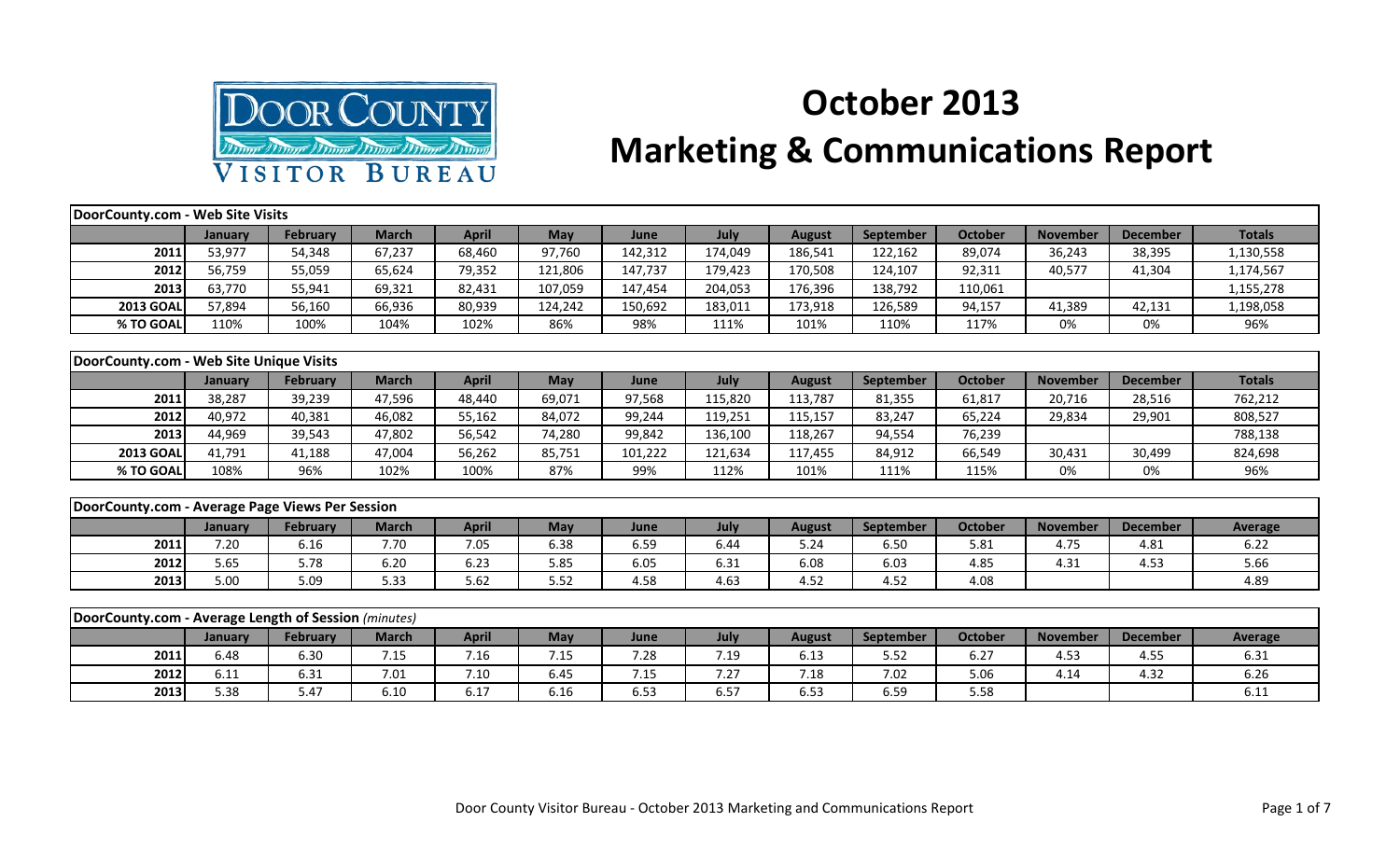| DoorCounty.com - Mobile Web Site Useage (mobile site went live in July, 2011) |                          |                 |              |              |                                    |         |                                                      |               |                  |                             |                                  |                 |               |  |
|-------------------------------------------------------------------------------|--------------------------|-----------------|--------------|--------------|------------------------------------|---------|------------------------------------------------------|---------------|------------------|-----------------------------|----------------------------------|-----------------|---------------|--|
|                                                                               | January                  | February        | <b>March</b> | <b>April</b> | <b>May</b>                         | June    | July                                                 | <b>August</b> | September        | October                     | <b>November</b>                  | <b>December</b> | <b>Totals</b> |  |
| 2011                                                                          | n/a                      | n/a             | n/a          | n/a          | n/a                                | n/a     | 16,092                                               | 16,889        | 11,716           | 9,582                       | 3,478                            | 4,309           | 62,066        |  |
| 2012                                                                          | 7,014                    | 6,861           | 9,092        | 11,831       | 20,398                             | 27,585  | 37,251                                               | 33,290        | 25,185           | 18,002                      | 8,146                            | 9,681           | 214,336       |  |
| 2013                                                                          | 15,219                   | 13,336          | 16,952       | 19,449       | 30,015                             | 49,594  | 69,397                                               | 61,021        | 47,761           | 38,867                      |                                  |                 | 361,611       |  |
|                                                                               |                          |                 |              |              |                                    |         |                                                      |               |                  |                             |                                  |                 |               |  |
| DoorCounty.com - Top Ten Most Requested Pages for the Month                   |                          |                 |              |              |                                    |         |                                                      |               |                  |                             |                                  |                 |               |  |
| 1) Home Page                                                                  |                          |                 |              |              | 5) /index.php/events               |         |                                                      |               |                  |                             | 9) /where-to-stay/hotel-motel-in |                 |               |  |
| 2) /where-to-stay/search-by-date                                              |                          |                 |              |              | 6) /fall-color-report              |         |                                                      |               |                  | 10) /where-to-dine          |                                  |                 |               |  |
| 3) / events                                                                   |                          |                 |              |              | 7) /newsletter                     |         |                                                      |               |                  |                             |                                  |                 |               |  |
| 4) /where-to-stay                                                             |                          |                 |              |              | 8) /what-to-do/seasonal-activities |         |                                                      |               |                  |                             |                                  |                 |               |  |
|                                                                               |                          |                 |              |              |                                    |         |                                                      |               |                  |                             |                                  |                 |               |  |
| <b>DoorCounty.com - Top Ten Sources</b>                                       |                          |                 |              |              |                                    |         |                                                      |               |                  |                             |                                  |                 |               |  |
| 1) google/organic                                                             |                          |                 |              |              | 5) DoorCounty/email                |         |                                                      |               |                  | 9) m.facebook.com/referral  |                                  |                 |               |  |
| 2) Direct                                                                     |                          |                 |              |              | 6) google/cpc                      |         |                                                      |               |                  | 10) doorcounty.com/referral |                                  |                 |               |  |
| 3) bing/organic                                                               |                          |                 |              |              | 7) travelwisconsin/referral        |         |                                                      |               |                  |                             |                                  |                 |               |  |
| 4) yahoo/organic                                                              | 8) facebook.com/referral |                 |              |              |                                    |         |                                                      |               |                  |                             |                                  |                 |               |  |
|                                                                               |                          |                 |              |              |                                    |         |                                                      |               |                  |                             |                                  |                 |               |  |
| <b>Social Media: Facebook</b>                                                 |                          |                 |              |              |                                    |         |                                                      |               |                  |                             |                                  |                 |               |  |
| <b>Impressions</b>                                                            | January                  | <b>February</b> | <b>March</b> | <b>April</b> | May                                | June    | July                                                 | <b>August</b> | <b>September</b> | <b>October</b>              | <b>November</b>                  | <b>December</b> | <b>Totals</b> |  |
| 2011                                                                          | n/a                      | n/a             | n/a          | n/a          | n/a                                | n/a     | n/a                                                  | 286,488       | 245,032          | 191,854                     | 4,113,378                        | 4,248,343       | 9,085,095     |  |
| 2012                                                                          | 191,394                  | 198,686         | 198,684      | 163,672      | 215,057                            | 218,996 | 219,603                                              | 233,092       | 211,142          | 174,245                     | 825,198                          | 1,156,708       | 4,006,477     |  |
| 2013                                                                          | 705,864                  | 438,515         | 508,267      | 913,060      | 718,887                            | 731,781 | 862,530                                              | 3,417,990     | 906,036          | 973,792                     |                                  |                 | 10,176,722    |  |
| <b>Post Views</b>                                                             | January                  | <b>February</b> | <b>March</b> | <b>April</b> | May                                | June    | July                                                 | <b>August</b> | September        | <b>October</b>              | <b>November</b>                  | <b>December</b> | <b>Totals</b> |  |
| 2011                                                                          | 199,521                  | 193,298         | 178,586      | 114,181      | 163,650                            | 219,700 | 168,839                                              | 172,648       | 45,020           | 40,769                      | 1,089,150                        | 960,516         | 3,545,878     |  |
| 2012                                                                          | 42,566                   | 44,999          | 52,921       | 46,245       | 41,652                             | 47,465  | 61,081                                               | 75,506        | 63,265           | 45,846                      | 213,729                          | 324,232         | 1,059,507     |  |
| 2013                                                                          | 201,757                  | 153,573         | 235,988      | 421,933      | 397,823                            | 339,344 | 694,065                                              | 837,676       | 661,885          | 555,945                     |                                  |                 | 4,499,989     |  |
| <b>Page Views</b>                                                             | January                  | <b>February</b> | <b>March</b> | <b>April</b> | May                                | June    | July                                                 | <b>August</b> | September        | <b>October</b>              | <b>November</b>                  | <b>December</b> | <b>Totals</b> |  |
| 2011                                                                          | 763                      | 1,430           | 1,627        | 827          | 1,035                              | n/a     | 730                                                  | 4,761         | 2,823            | 2,155                       | 2,640                            | 1,403           | 20,194        |  |
| 2012                                                                          | 2,485                    | 3,072           | 2,377        | 1,735        | 2,383                              | 2,542   | 1,382                                                | 1,227         | 1,222            | 2,312                       | 3,948                            | 2,432           | 27,117        |  |
| 2013                                                                          | 3,372                    | 2,134           | 3,474        | 8,976        | 5,164                              | 5,398   | 6,440                                                | 7,471         | 7,069            | 4,702                       |                                  |                 | 54,200        |  |
| "Talking about this"                                                          | January                  | <b>February</b> | <b>March</b> | <b>April</b> | May                                | June    | July                                                 | <b>August</b> | September        | <b>October</b>              | <b>November</b>                  | <b>December</b> | <b>Totals</b> |  |
| 2011                                                                          | n/a                      | n/a             | n/a          | n/a          | n/a                                | n/a     | 111                                                  | 1,370         | 802              | 481                         | 1,121                            | 417             | 4,302         |  |
| 2012                                                                          | 1,228                    | 848             | 617          | 400          | 736                                | 694     | 656                                                  | 1,612         | 2,187            | 2,575                       | 8,622                            | 6,402           | 26,577        |  |
| 2013                                                                          | 10,392                   | 7,919           | 8,284        | 9,445        | 10,709                             | 11,474  | 14,225                                               | 41,084        | 19,793           | 26,352                      |                                  |                 | 159,677       |  |
|                                                                               |                          |                 |              |              |                                    |         | (July 2011 "Talking about this" Data from 7/19-7/31) |               |                  |                             |                                  |                 |               |  |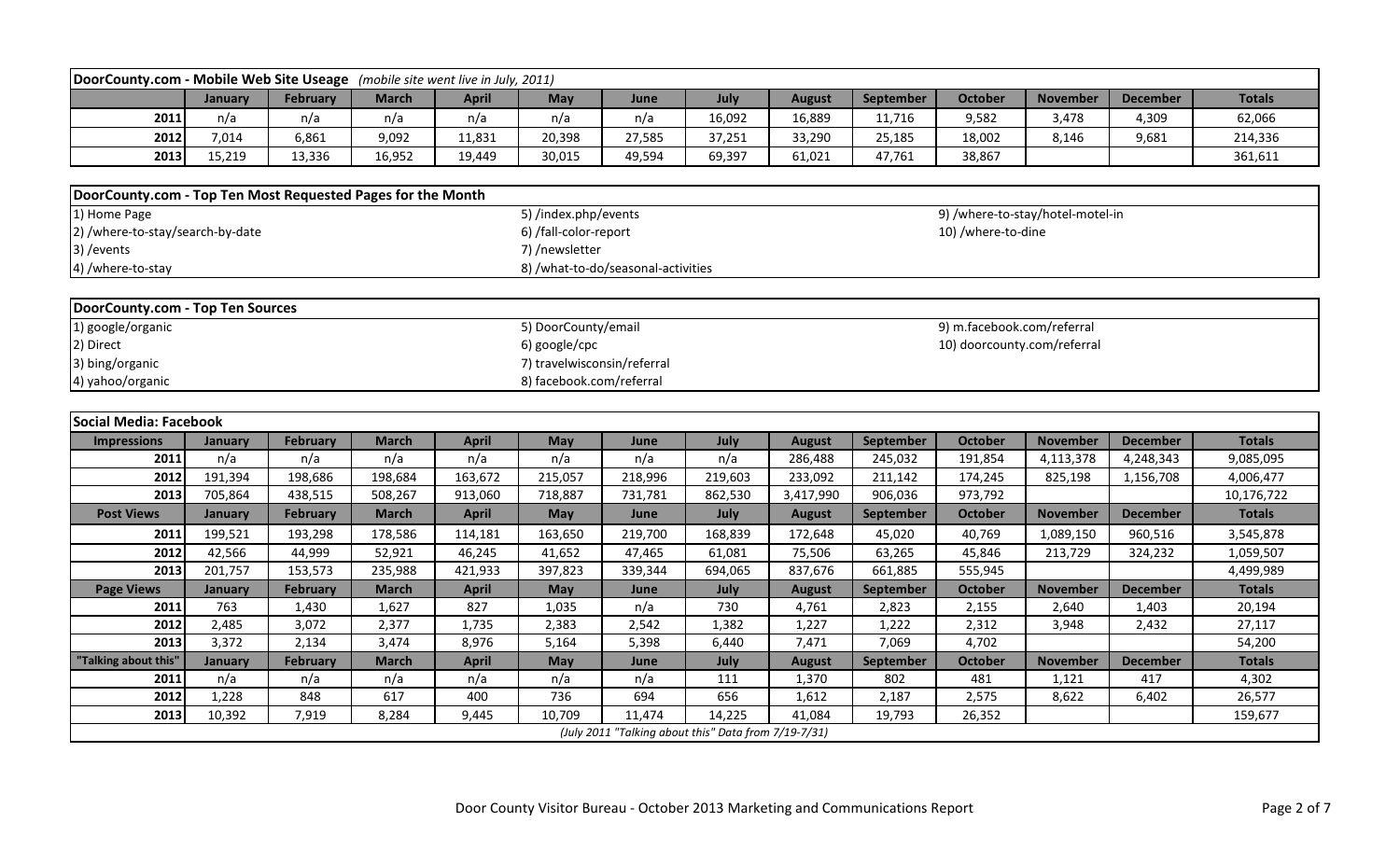| <b>Social Media: Twitter Followers</b>                               |                |                                                                                        |              |              |         |         |         |               |           |                             |                 |                 |                        |
|----------------------------------------------------------------------|----------------|----------------------------------------------------------------------------------------|--------------|--------------|---------|---------|---------|---------------|-----------|-----------------------------|-----------------|-----------------|------------------------|
|                                                                      | January        | <b>February</b>                                                                        | <b>March</b> | <b>April</b> | May     | June    | July    | <b>August</b> | September | <b>October</b>              | <b>November</b> | <b>December</b> | <b>Annual % Growth</b> |
| 2011                                                                 | 785            | 825                                                                                    | 813          | 901          | 955     | 1,002   | 1,034   | 1,094         | 1,123     | 1,207                       | 1,238           | 1,271           | 62%                    |
| 2012                                                                 | 1,352          | 1,392                                                                                  | 1,430        | 1,427        | 1,514   | 1,559   | 1,625   | 1,668         | 1,702     | 1,764                       | 1,795           | 1,833           | 36%                    |
| 2013                                                                 | 1,833          | 1,975                                                                                  | 2,032        | 2,109        | 2,187   | 2,235   | 2,340   | 2,402         | 2,426     | 2,479                       |                 |                 |                        |
|                                                                      |                |                                                                                        |              |              |         |         |         |               |           |                             |                 |                 |                        |
| <b>Social Media: Blog Page Views</b>                                 |                |                                                                                        |              |              |         |         |         |               |           |                             |                 |                 |                        |
|                                                                      | <b>January</b> | <b>February</b>                                                                        | <b>March</b> | <b>April</b> | May     | June    | July    | <b>August</b> | September | <b>October</b>              | <b>November</b> | <b>December</b> | <b>Totals</b>          |
| 2011                                                                 | 290            | 139                                                                                    | 184          | 98           | 373     | 777     | 1,044   | 1,177         | 1,146     | 775                         | 466             | 630             | 7,099                  |
| 2012                                                                 | 831            | 816                                                                                    | 584          | 495          | 673     | 788     | 1,143   | 1,003         | 619       | 632                         | 358             | 336             | 8,278                  |
| 2013                                                                 | 337*           | 1,107                                                                                  | 2,238        | 3,359        | 3,788   | 3,458   | 4,580   | 4,730         | 2,990     | 3,111                       |                 |                 | 29,698                 |
|                                                                      |                | *In February 2013 the Insider Expert blog views replaced the former staff blog numbers |              |              |         |         |         |               |           |                             |                 |                 |                        |
|                                                                      |                |                                                                                        |              |              |         |         |         |               |           |                             |                 |                 |                        |
| <b>Explore The Door Video Travel Show Activity (views/downloads)</b> |                |                                                                                        |              |              |         |         |         |               |           |                             |                 |                 |                        |
|                                                                      | January        | <b>February</b>                                                                        | <b>March</b> | <b>April</b> | May     | June    | July    | <b>August</b> | September | <b>October</b>              | <b>November</b> | <b>December</b> | <b>Totals</b>          |
| 2011                                                                 | 7,042          | 5,958                                                                                  | 7,755        | 8,587        | 10,468  | 18,005  | 21,511  | 18,525        | 12,014    | 9,532                       | 4,558           | 5,460           | 129,415                |
| 2012                                                                 | 6,558          | 5,606                                                                                  | 7,296        | 7,315        | 10,554  | 13,237  | 17,945  | 13,338        | 9,224     | 7,172                       | 4,293           | 4,180           | 106,718                |
| 2013                                                                 | 6,334          | 5,378                                                                                  | 6,134        | 5,397        | 6,601   | 7,420   | 9,686   | 8,201         | 6,158     | 5,112                       |                 |                 | 66,421                 |
|                                                                      |                |                                                                                        |              |              |         |         |         |               |           |                             |                 |                 |                        |
| <b>Pay-Per-Click Results</b>                                         |                |                                                                                        |              |              |         |         |         |               |           |                             |                 |                 |                        |
|                                                                      | January        | <b>February</b>                                                                        | <b>March</b> | <b>April</b> | May     | June    | July    | <b>August</b> | September | October                     | <b>November</b> | <b>December</b> | <b>Totals</b>          |
| 2011                                                                 | 4,504          | 4,443                                                                                  | 4,606        | 7,998        | 8,431   | 8,513   | 8,139   | 8,194         | 8,254     | 7,125                       | 4,954           | 5,423           | 80,584                 |
| 2012                                                                 |                | 2012 program started in April                                                          |              | 4,419        | 5,573   | 6,411   | 6,453   | 4,845         | 5,718     | 4,906                       | 3,321           | 3,882           | 45,528                 |
|                                                                      |                | 2013 2013 Program started in March                                                     | 3,222        | 3,797        | 5,110   | 4,532   | 4,997   | 4,945         | 4,108     | 4,033                       |                 |                 | 34,744                 |
|                                                                      |                |                                                                                        |              |              |         |         |         |               |           |                             |                 |                 |                        |
| Door County E-Newsletter - Number of E-Mails Sent                    |                |                                                                                        |              |              |         |         |         |               |           |                             |                 |                 |                        |
|                                                                      | January        | <b>February</b>                                                                        | <b>March</b> | <b>April</b> | May     | June    | July    | <b>August</b> | September | <b>October</b>              | <b>November</b> | <b>December</b> | <b>Totals</b>          |
| 2011                                                                 | 515,962        | 595,083                                                                                | 510,210      | 504,288      | 583,245 | 493,554 | 485,410 | 477,504       | 463,342   | 461,517                     | 0               | 450,877         | 5,540,992              |
| 2012                                                                 | 437,876        | 429,892                                                                                | 422,016      | 416,363      | 423,591 | 431,349 | 429,697 | 424,671       | 216,240*  | 411,531                     | 195,130         | 330,394         | 4,568,750              |
| 2013                                                                 | 326,396        | 321,595                                                                                | 319,699      | 308,619      | 332,534 | 336,442 | 311,189 | 342,967       | 319,249   | 322,423                     |                 |                 | 3,241,113              |
|                                                                      |                |                                                                                        |              |              |         |         |         |               |           | *Remail happened in October |                 |                 |                        |
|                                                                      |                |                                                                                        |              |              |         |         |         |               |           |                             |                 |                 |                        |
| Door County E-Newsletter - Open Rates                                |                |                                                                                        |              |              |         |         |         |               |           |                             |                 |                 |                        |
|                                                                      | January        | <b>February</b>                                                                        | <b>March</b> | <b>April</b> | May     | June    | July    | <b>August</b> | September | <b>October</b>              | <b>November</b> | <b>December</b> | Average                |
| 2011                                                                 | 14.52%         | 9.00%                                                                                  | 13.16%       | 12.08%       | 11.00%  | 14.35%  | 15.72%  | 17.13%        | 15.00%    | 12.68%                      | 0.00%           | 12.90%          | 12.30%                 |
| 2012                                                                 | 16.67%         | 12.70%                                                                                 | 14.10%       | 17.20%       | 19.90%  | 13.30%  | 15.40%  | 17.20%        | 17.90%    | 16.90%                      | 15.80%          | 15.50%          | 16.05%                 |
| 2013                                                                 | 19.90%         | 20.60%                                                                                 | 20.00%       | 21.10%       | 25.20%  | 21.10%  | 21.40%  | 24.00%        | 23.80%    | 24.80%                      |                 |                 | 22.19%                 |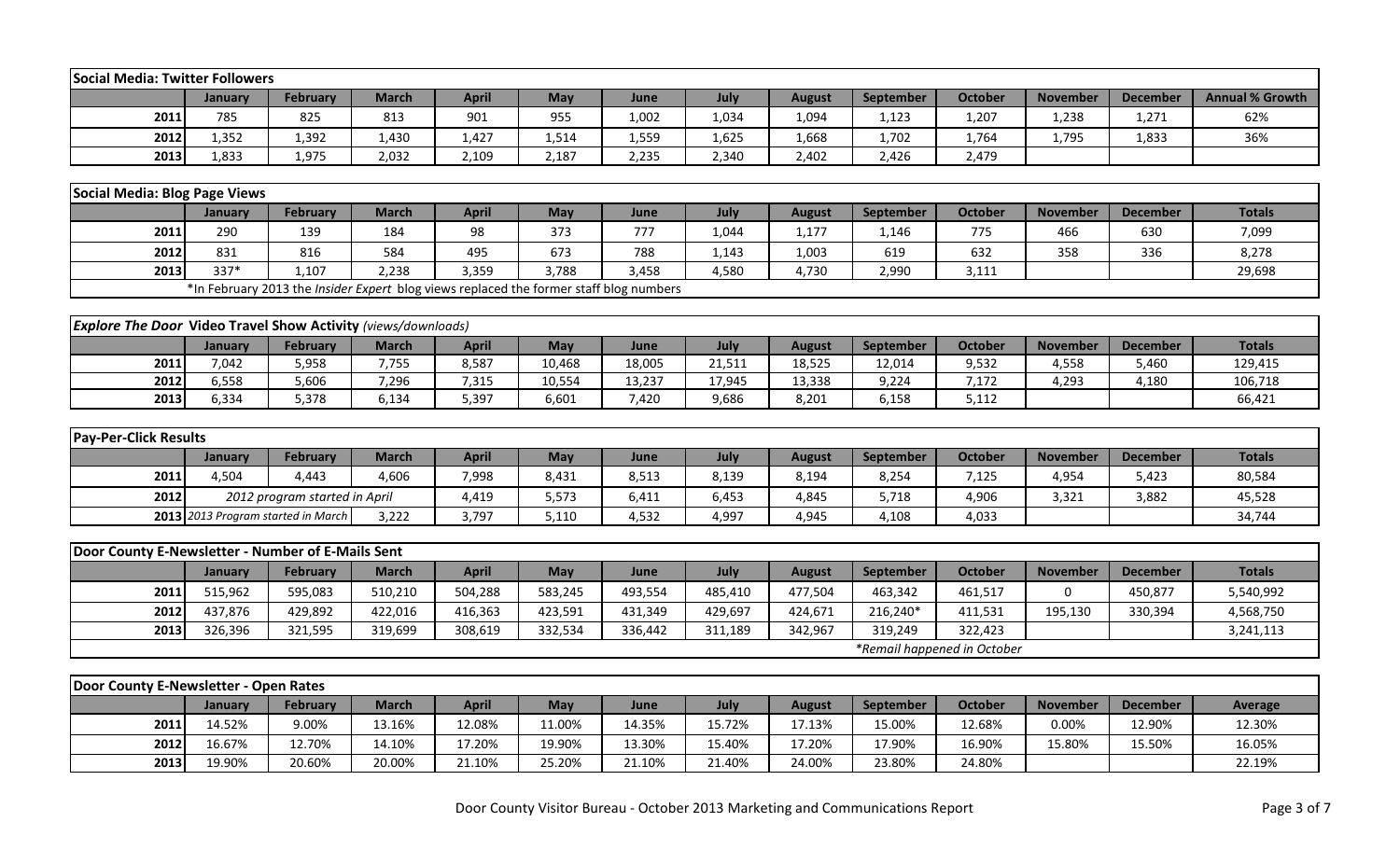| Door County E-Newsletter - Click Thru's |         |                 |              |       |            |       |       |        |                  |         |                 |                 |         |
|-----------------------------------------|---------|-----------------|--------------|-------|------------|-------|-------|--------|------------------|---------|-----------------|-----------------|---------|
|                                         | Januarv | <b>February</b> | <b>March</b> | April | <b>May</b> | June  | July  | August | <b>September</b> | October | <b>November</b> | <b>December</b> | Average |
| 2011                                    | 3.55%   | 15.20%          | 3.19%        | 4.31% | 18.00%     | 2.94% | 3.82% | 3.73%  | 3.15%            | 2.48%   | 0.00%           | 2.16%           | 5.21%   |
| 2012                                    | 3.86%   | 2.80%           | 2.00%        | 2.10% | 2.80%      | 1.60% | 4.10% | 1.70%  | 2.30%            | 1.70%   | 2.00%           | 1.30%           | 2.19%   |
| 2013                                    | 2.80%   | 2.70%           | 2.70%        | .00%  | 1.20%      | 3.30% | 3.40% | 3.50%  | 3.80%            | 3.20%   |                 |                 | 3.26%   |

| <b>Advertising - Programs &amp; Campaigns</b> |                           |                 |              |                              |                              |                                    |            |        |                  |                                                                               |                 |          |  |
|-----------------------------------------------|---------------------------|-----------------|--------------|------------------------------|------------------------------|------------------------------------|------------|--------|------------------|-------------------------------------------------------------------------------|-----------------|----------|--|
|                                               | <b>January</b>            | <b>February</b> | <b>March</b> | <b>April</b>                 | May                          | <b>June</b>                        | July       | August | <b>September</b> | October                                                                       | <b>November</b> | December |  |
|                                               | $2011$ Image/NOR          | <b>NOR</b>      |              | NOR/Image   Image/FOB*       | Image/FOB*   Image/LGBT      |                                    | Image      |        |                  | Image/SDSDC Image/SDSDC  Image/SDSDC                                          | HHN*            | Image    |  |
|                                               | $2012$ Image/NOR          | <b>NOR</b>      | Image        | Image/FOB*                   | $\lceil$ Image/FOB* $\rceil$ |                                    |            |        |                  | Image/LGBT   Image/LGBT   Image/LGBT  Im/LGBT/SDSD   Image/SDSD   Im/HHN/LGBT |                 |          |  |
|                                               | $2013$ Image/LGBT         | <b>NOR</b>      |              | Image/LGBT   Image/LGBT      | mage                         | Image                              | Image/LGBT | Image  |                  | Image/SDSDC Image/SDSD                                                        |                 |          |  |
|                                               | *SOB = Season of Blossoms |                 |              | **KSD = Kingdom So Delicious |                              | ***HHN = Holidays and Holly Nights |            |        |                  | **** NOR = Nature of Romance *****SDSDC = So Delicious. So Door County.       |                 |          |  |

| <b>Advertising - Gross Impressions</b> |                |           |         |              |           |             |            |            |                  |           |                 |                 |              |
|----------------------------------------|----------------|-----------|---------|--------------|-----------|-------------|------------|------------|------------------|-----------|-----------------|-----------------|--------------|
|                                        | <b>January</b> | February  | March   | <b>April</b> | May       | <b>June</b> | July       | August     | <b>September</b> | October   | <b>November</b> | <b>December</b> | <b>Total</b> |
| 2011                                   | .,266,927      | 1,646,702 | 457.746 | 2,599,887    | 2,968,615 | 5,147,328   | 3,936,575  | 15,763,868 | 4,112,438        | 5,509,009 | 4,133,881       | 4,422,281       | 51,965,257   |
| 2012                                   | 603,196        | 322,727   | 7,058   | 922,717      | 6,653,500 | 7,246,016   | 12,858,131 | 2,690,628  | 1,982,372        | 501,418   | .,648,347       | 85              | 35,436,195   |
| 2013                                   | 106,273        | 480,182   | 123,101 | 124,644      | 4,759,128 | 7,494,467   | 6,332,927  | 6,046,422  | 2,911,882        | 136,216.ء |                 |                 | 29,515,242   |

| Advertising - Media Placed 2013 |         |                 |              |              |           |          |           |           |                  |         |                 |                 |              |
|---------------------------------|---------|-----------------|--------------|--------------|-----------|----------|-----------|-----------|------------------|---------|-----------------|-----------------|--------------|
|                                 | January | <b>February</b> | <b>March</b> | <b>April</b> | May       | June     | July      | August    | <b>September</b> | October | <b>November</b> | <b>December</b> | <b>Total</b> |
| <b>Total Paid</b>               | \$868   | \$838           | \$2,926      | \$2,926      | \$110,148 | \$93,258 | \$101,766 | \$107,636 | \$22,507         | \$5,294 |                 |                 | \$448,167    |
| <b>Co-Op Dollars</b>            | \$868   | \$838           | \$838        | \$838        | \$19,590  | \$18,000 | \$5,201   | \$19,782  | \$4,285          | \$4,285 |                 |                 | \$74,525     |
| <b>Barter Dollars</b>           | \$2,312 | \$3,690         | \$3,312      | \$2,312      | \$66,924  | \$25,167 | \$29,955  | \$25,162  | \$18,541         | \$3,000 |                 |                 | \$180,375    |
| <b>Unpaid Dollars</b>           | \$0     | \$0             |              | \$0          |           | \$11,760 | \$0       | \$0       | \$0              | כר      |                 |                 | \$11,760     |

| <b>Media Marketing Program - Impressions</b> |                 |                 |              |              |            |            |            |               |                  |             |                 |                 |             |
|----------------------------------------------|-----------------|-----------------|--------------|--------------|------------|------------|------------|---------------|------------------|-------------|-----------------|-----------------|-------------|
|                                              | <b>January</b>  | <b>February</b> | <b>March</b> | <b>April</b> | May        | June       | July       | <b>August</b> | <b>September</b> | October     | <b>November</b> | <b>December</b> | Totals      |
| 2011                                         | 1,187,039       | 647,731         | 531,435      | 1,478,634    | 257,400    | 301,217    | 18,973,348 | 9,517,655     | 15,249,379       | 1,327,037   | 4,659,189       | 606,261         | 54,736,325  |
|                                              | 2012 23,227,492 | 850,742         | 17,200,525   | 10,142,348   | 13,876,785 | 3,979,061  | 1,379,279  | 1,762,561     | 8,028,122        | 3,258,160   | 968,968         | 9,884,333       | 94,558,376  |
| 2013                                         | 1,670,178       | 8,638,771       | 10,208,354   | 1,933,183    | 1,028,329  | 20,328,268 | 8,173,056  | 31,790,411    | 9,995,295        | 285,691,328 |                 |                 | 379,457,173 |
| <b>2013 GOAL</b>                             | 4.195.874       | 468,431         | 3,666,928    | 3,931,077    | 4,782,243  | 852,706    | 13,383,052 | 3,478,312     | 5,437,680        | 3,465,164   | 2,291,450       | 3,785,881       | 49,738,798  |
| % TO GOAL                                    | 40%             | 1844%           | 278%         | 49%          | 22%        | 2384%      | 61%        | 914%          | 184%             | 8245%       | 0%              | 0%              | 763%        |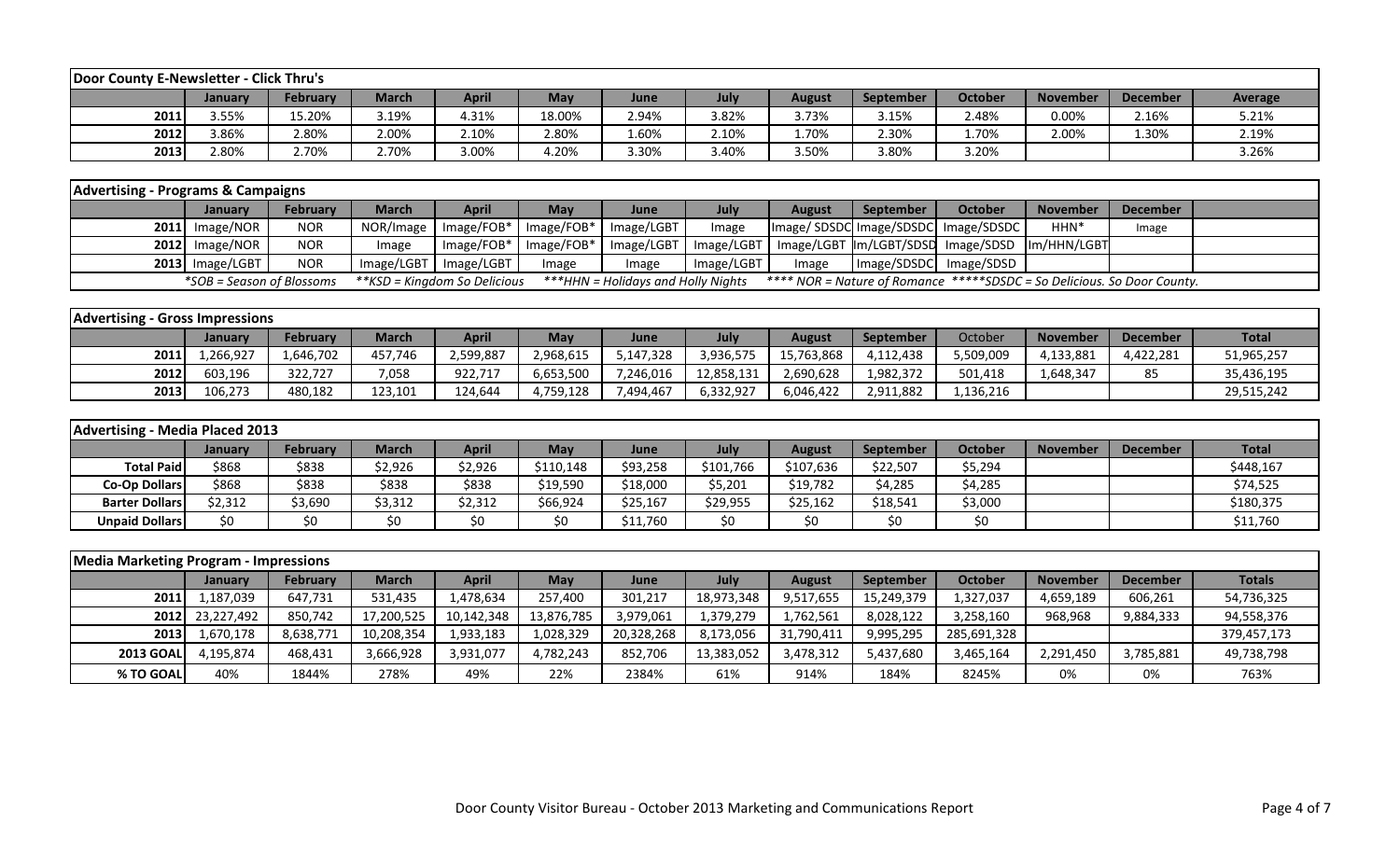| Media Marketing Program - Ad Value Equivalency        |             |                 |              |              |             |             |                 |               |                |                |                 |                 |               |
|-------------------------------------------------------|-------------|-----------------|--------------|--------------|-------------|-------------|-----------------|---------------|----------------|----------------|-----------------|-----------------|---------------|
|                                                       | January     | <b>February</b> | <b>March</b> | <b>April</b> | May         | June        | July            | <b>August</b> | September      | <b>October</b> | <b>November</b> | <b>December</b> | <b>Totals</b> |
| 2011                                                  | \$74,363    | \$58,692        | \$77,286     | \$50,035     | \$8,777     | \$38,525    | \$31,993        | \$103,217     | \$231,817      | \$57,846       | \$94,313        | \$55,145        | \$882,009     |
| 2012                                                  | \$794,635   | \$38,569        | \$1,066,547  | \$824,094    | \$182,636   | \$35,195    | \$16,126        | \$79,036      | \$20,382       | \$77,307       | \$57,513        | \$24,852        | \$3,216,892   |
| 2013                                                  | \$13,829    | \$50,527        | \$25,621     | \$51,532     | \$28,678    | \$44,542    | \$59,408        | \$1,400,537   | \$30,423       | \$149,500      |                 |                 | \$1,854,597   |
|                                                       |             |                 |              |              |             |             |                 |               |                |                |                 |                 |               |
| <b>Media Marketing Program - Visiting Journalists</b> |             |                 |              |              |             |             |                 |               |                |                |                 |                 |               |
|                                                       | January     | <b>February</b> | <b>March</b> | <b>April</b> | May         | June        | July            | <b>August</b> | September      | <b>October</b> | <b>November</b> | <b>December</b> | <b>Totals</b> |
| 2011                                                  | $\Omega$    | 13              | 0            | 0            | 13          | 14          | $\mathbf{1}$    | 0             | 16             | 18             | -1              | 0               | 76            |
| 2012                                                  | $\mathbf 0$ | 16              | $\mathbf 0$  | $\mathbf 0$  | 13          | 17          | $\mathbf 0$     | 0             | 11             | 15             | $\Omega$        | $\mathbf 0$     | 72            |
| 2013                                                  | $\Omega$    | 11              | $\mathbf{0}$ | $\mathbf{1}$ | 13          | 22          | 9               | 6             | 5              | 11             |                 |                 | 78            |
| <b>2013 GOAL</b>                                      |             | 13              |              | $\mathbf 0$  | 13          | 18          | 4               | 4             | 4              | 14             |                 |                 | 70            |
| % TO GOAL                                             |             | 85%             |              |              | 100%        | 122%        | 225%            | 150%          | 125%           | 79%            |                 |                 | 111%          |
|                                                       |             |                 |              |              |             |             |                 |               |                |                |                 |                 |               |
| Media Monitoring - Publicity Value (Cision)           |             |                 |              |              |             |             |                 |               |                |                |                 |                 |               |
|                                                       | January     | <b>February</b> | <b>March</b> | <b>April</b> | May         | June        | July            | <b>August</b> | September      | <b>October</b> | <b>November</b> | <b>December</b> | <b>Totals</b> |
| 2011                                                  | \$359,058   | \$94,993        | \$71,452     | \$188,681    | \$1,034,872 | \$428,164   | \$539,777       | \$322,635     | \$421,804      | \$663,977      | \$137,523       | \$242,033       | \$4,504,969   |
| 2012                                                  | \$117,144   | \$106,820       | \$204,457    | \$771,613    | \$837,503   | \$1,096,446 | \$972,965       | \$842,856     | \$731,837      | \$640,980      | \$186,762       | \$96,484        | \$6,605,868   |
| 2013                                                  | \$157,614   | \$237,975       | \$516,956    | \$365,498    | \$466,268   | \$745,493   | \$766,441       | \$422,160     | \$609,244      | \$1,417,476    |                 |                 | \$5,705,125   |
|                                                       |             |                 |              |              |             |             |                 |               |                |                |                 |                 |               |
| <b>Group Tour Contacts</b>                            |             |                 |              |              |             |             |                 |               |                |                |                 |                 |               |
|                                                       | January     | <b>February</b> | <b>March</b> | <b>April</b> | May         | June        | July            | <b>August</b> | September      | <b>October</b> | <b>November</b> | <b>December</b> | <b>Totals</b> |
| 2011                                                  | 47          | 181             | 130          | 198          | 20          | 39          | 32              | 27            | 343            | 202            | 69              | 132             | 1,420         |
| 2012                                                  | 122         | 106             | 78           | 4            | 9           | 100         | 21              | 21            | 69             | 30             | 51              | 47              | 658           |
| 2013                                                  | 87          | 314             | 127          | 83           | 538         | 49          | 9               | 213           | 31             | 83             |                 |                 | 1,534         |
| <b>2013 GOAL</b>                                      | 84          | 98              | 80           | 50           | 20          | 75          | 30 <sup>°</sup> | 25            | 75             | 30             | 50              | 54              | 671           |
| % TO GOAL                                             | 104%        | 320%            | 159%         | 166%         | 2690%       | 65%         | 30%             | 852%          | 41%            | 277%           | 0%              | 0%              | 229%          |
|                                                       |             |                 |              |              |             |             |                 |               |                |                |                 |                 |               |
| <b>Group Tour Inquiries</b>                           |             |                 |              |              |             |             |                 |               |                |                |                 |                 |               |
|                                                       | January     | <b>February</b> | <b>March</b> | <b>April</b> | May         | June        | July            | <b>August</b> | September      | <b>October</b> | <b>November</b> | <b>December</b> | <b>Totals</b> |
| 2011                                                  | 16          | 13              | 14           | 18           | 20          | 15          | 8               | 30            | 23             | 21             | 14              | 14              | 206           |
| 2012                                                  | 26          | 19              | 10           | 5            | $9\,$       | 27          | 25              | 16            | $\overline{7}$ | 8              | 15              | 21              | 188           |
| 2013                                                  | 22          | 9               | 6            | 8            | 72          | 4           | 9               | 20            | 14             | 8              |                 |                 | 172           |
| <b>2013 GOAL</b>                                      | 23          | 23              | 15           | 8            | 25          | 25          | 15              | 15            | 10             | 10             | 15              | 8               | 192           |
| % TO GOAL                                             | 96%         | 39%             | 40%          | 100%         | 288%        | 16%         | 60%             | 133%          | 140%           | 80%            | 0%              | 0%              | 90%           |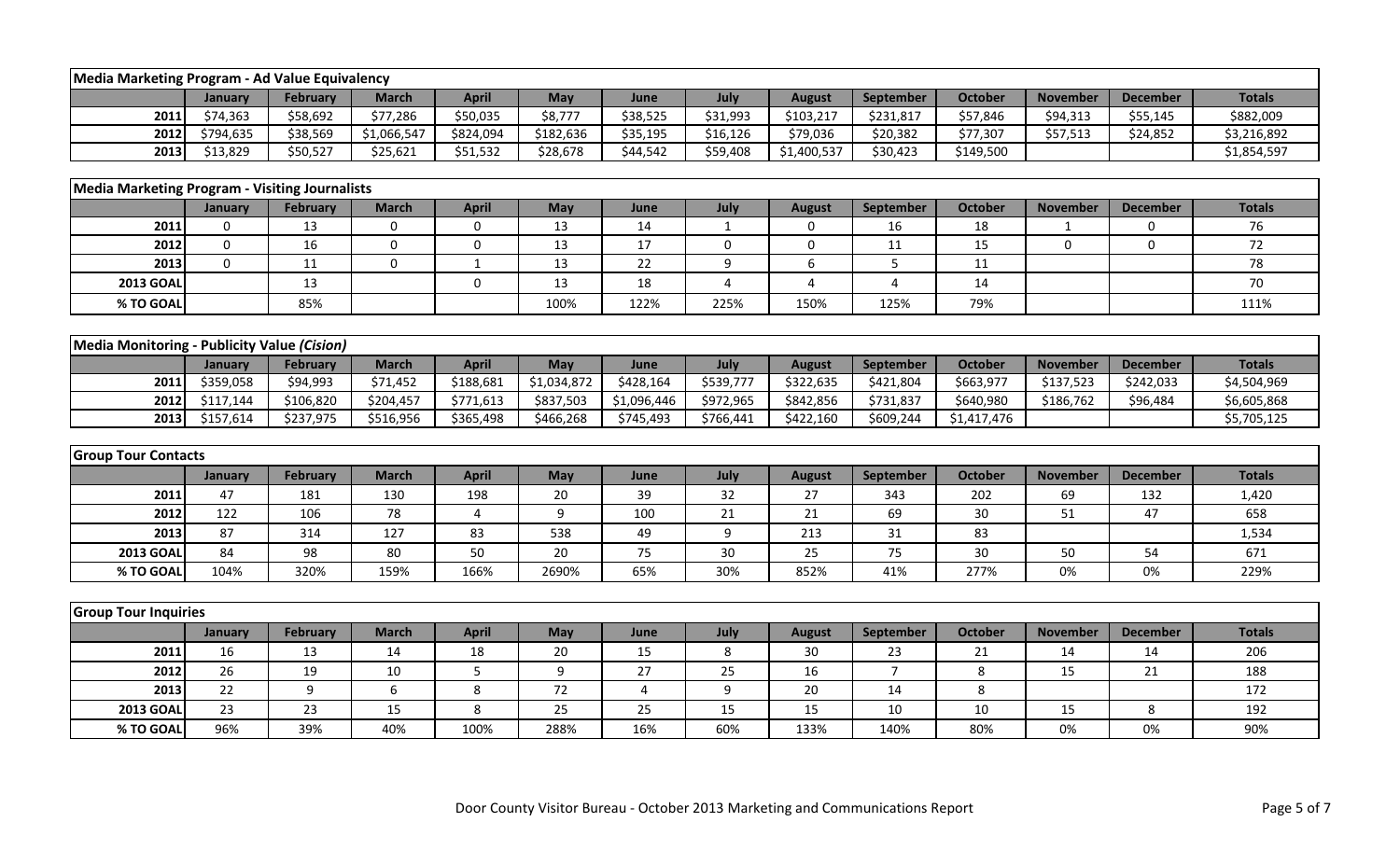| Meeting/Event Planner Contacts         |              |                 |                |              |             |              |             |               |                  |                |                 |                 |                |
|----------------------------------------|--------------|-----------------|----------------|--------------|-------------|--------------|-------------|---------------|------------------|----------------|-----------------|-----------------|----------------|
|                                        | January      | <b>February</b> | <b>March</b>   | <b>April</b> | May         | June         | July        | <b>August</b> | September        | <b>October</b> | <b>November</b> | <b>December</b> | <b>Totals</b>  |
| 2011                                   | 59           | 71              | 71             | 56           | 280         | 429          | 29          | 235           | 126              | 106            | 130             | 231             | 1,823          |
| 2012                                   | 115          | 45              | 52             | 30           | 214         | 30           | 55          | 95            | 74               | 114            | 73              | 117             | 1,014          |
| 2013                                   | 75           | 43              | 131            | 40           | 307         | 79           | 147         | 144           | 124              | 197            |                 |                 | 1,287          |
| <b>2013 GOAL</b>                       | 89           | 60              | 65             | 40           | 150         | 150          | 60          | 120           | 102              | 115            | 50              | 34              | 1,035          |
| % TO GOAL                              | 84%          | 72%             | 202%           | 100%         | 205%        | 53%          | 245%        | 120%          | 122%             | 171%           | 0%              | 0%              | 124%           |
|                                        |              |                 |                |              |             |              |             |               |                  |                |                 |                 |                |
| <b>Meeting/Event Planner Inquiries</b> |              |                 |                |              |             |              |             |               |                  |                |                 |                 |                |
|                                        | January      | <b>February</b> | <b>March</b>   | <b>April</b> | May         | June         | July        | <b>August</b> | September        | <b>October</b> | <b>November</b> | <b>December</b> | <b>Totals</b>  |
| 2011                                   | 43           | 39              | 47             | 33           | 69          | 51           | 43          | 82            | 48               | 48             | 43              | 38              | 584            |
| 2012                                   | 73           | 46              | 55             | 32           | 14          | 27           | 55          | 52            | 34               | 38             | 37              | 51              | 514            |
| 2013                                   | 67           | 43              | 37             | 40           | 52          | 79           | 63          | 64            | 72               | 49             |                 |                 | 566            |
| <b>2013 GOAL</b>                       | 59           | 44              | 53             | 34           | 35          | 30           | 50          | 65            | 38               | 44             | 40              | 33              | 525            |
| % TO GOAL                              | 114%         | 98%             | 70%            | 118%         | 149%        | 263%         | 126%        | 98%           | 189%             | 111%           | 0%              | 0%              | 108%           |
|                                        |              |                 |                |              |             |              |             |               |                  |                |                 |                 |                |
| <b>Trade Show Participation</b>        |              |                 |                |              |             |              |             |               |                  |                |                 |                 |                |
|                                        | January      | <b>February</b> | <b>March</b>   | <b>April</b> | May         | June         | July        | <b>August</b> | <b>September</b> | <b>October</b> | <b>November</b> | <b>December</b> | <b>Totals</b>  |
| 2011                                   | $\Omega$     | $\mathbf{1}$    | $\overline{2}$ | $\mathbf 0$  | 0           | $\mathbf{1}$ | $\mathbf 0$ | $\mathbf 0$   | $\mathbf 0$      | $\overline{2}$ | 1               | $\mathbf 0$     | $\overline{7}$ |
| 2012                                   | $\mathbf{1}$ | 2               | $\mathbf{0}$   | 0            | 0           | $\mathbf{1}$ | 0           | 0             | $\mathbf{1}$     | 0              | 0               | 0               | 5              |
| 2013                                   | $\mathbf{1}$ | $\mathbf{1}$    | $\mathbf 0$    | -1           | $\mathbf 0$ | 0            | $\mathbf 0$ | $\mathbf 0$   | $\mathbf 0$      | $\overline{2}$ |                 |                 | 5              |
|                                        |              |                 |                |              |             |              |             |               |                  |                |                 |                 |                |
| Door County Welcome Center - Visitors  |              |                 |                |              |             |              |             |               |                  |                |                 |                 |                |
|                                        | January      | February        | <b>March</b>   | <b>April</b> | May         | June         | July        | <b>August</b> | September        | October        | <b>November</b> | <b>December</b> | <b>Totals</b>  |
| 2011                                   | 772          | 850             | 1,053          | 1,220        | 5,415       | 7,704        | 13,323      | 12,849        | 8,813            | 8,091          | 1,219           | 1,160           | 62,469         |
| 2012                                   | 778          | 1,140           | 1,694          | 1,992        | 5,154       | 9,134        | 12,928      | 10,888        | 8,780            | 6,294          | 1,257           | 973             | 61,012         |
| 2013                                   | 613          | 1,057           | 1,258          | 1,565        | 4,514       | 8,201        | 13,047      | 12,260        | 8,305            | 7,451          |                 |                 | 58,271         |